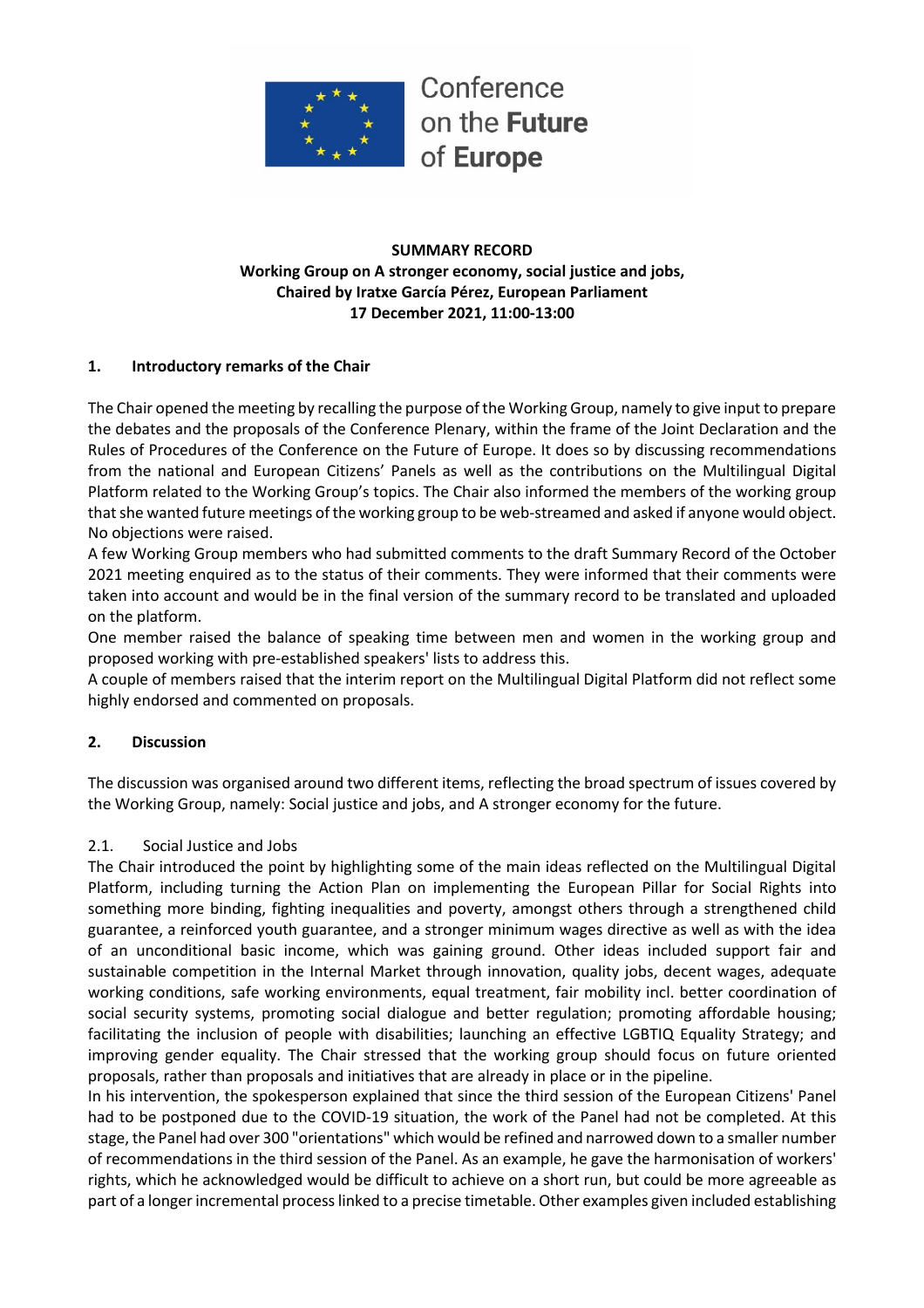

a common healthcare and social policy, allowing both parents to take equal time off work to take care of their children, and promoting work in smaller cities and villages.

Some speakers spoke of the need to strengthen Europe's social aspects. More generally, some suggested measures to ensure the full implementation of the European Pillar of Social Rights, as well as including a Social Progress Protocol in the Treaties. More specifically, some called for making progress on the economic and social convergence in Europe, not only between different Member States, but also between regions and between cities and rural and remote areas. In the field of work, there was a call for fair and decent wages, including minimum wages, adapting legislation on teleworking and flexible working, addressing platform workers and unpaid internships, ensuring fair labour mobility in the EU and avoiding social dumping; strengthening collective bargaining was also mentioned in this context. In terms of gender equality, speakers stressed the need for mainstreaming gender equality, but also making progress on more concrete issues such as the gender pay gap, quotas in senior positions, the development of a gender equality measurement index, as well as ensuring parental leave is an equal right to both parents. Some speakers stressed the need to tackle poverty, amongst others by ensuring that Member States have effective unemployment insurance and pension systems.

Other speakers however stressed that businesses and enterprises are essential for creating the jobs and wealth that is needed for the social Europe that many desire, These speakers further added that having strong businesses and ensuring an entrepreneurial spirit for the EU by investing in future growth capacity, and increasing EU competitiveness is key.

These speakers noted that there is already a strong social dimension in EU legislation, and that the latter did not need to be reinvented but effectively implemented. At the same time, they noted that companies are often struggling with the layers of legislation they have to deal with, impacting their ability to innovate and compete, possibly even damaging the single market. To avoid excessive bureaucracy, these speakers called for tools such as SME tests, ex-post evaluations, the one in one out principle to be well implemented and proposed a "competitiveness check" for all new initiatives . A few speakers stressed the importance of subsidiarity - taking action where it is more effective, stressing that EU action is most appropriate in some areas, but that in other areas, action at national, regional or local level may be more effective.

Education was raised by a number of speakers as a key for the future of the European economy. Concrete ideas included better tailoring curricula, harmonising grading systems and teaching plans, but also ensuring that students are able to come together to exchange experiences.

Taxation was also raised by a few speakers, asking to avoid harmful tax competition, while ensuring that multinational companies pay taxes where profits are made.

The digital transformation was mentioned by a couple of speakers as an opportunity, but also in the context of ensuring that no one is left behind.

### 2.2. A stronger economy for the future

The Chair opened this item on the agenda by highlighting some of the main ideas reflected on the Multilingual Digital Platform, including the suggestion to develop a new growth model for Europe, reviewing the EU's economic governance to reflect the priorities of the EU: the green deal, social rights and the sustainable development goals, to strengthen Europe's resilience to future crises, and to make the European economy more human-centred, by looking more at human progress and protecting natural resources.

In his intervention, the spokesperson explained that much of the thinking of his fellow panellist had been on how the economy could become greener and more environmentally friendly. This could be achieved through using resources more efficiently, e.g. through recycling, having less environmentally damaging products, reducing waste and better educating citizens.

The ensuing discussion continued the debate about the balance between social protection and economic competitiveness. Some speakers highlighted the need for investments, both public and social, and argued for reforming the EU's economic governance, also in order to reflect the digital and green transitions. These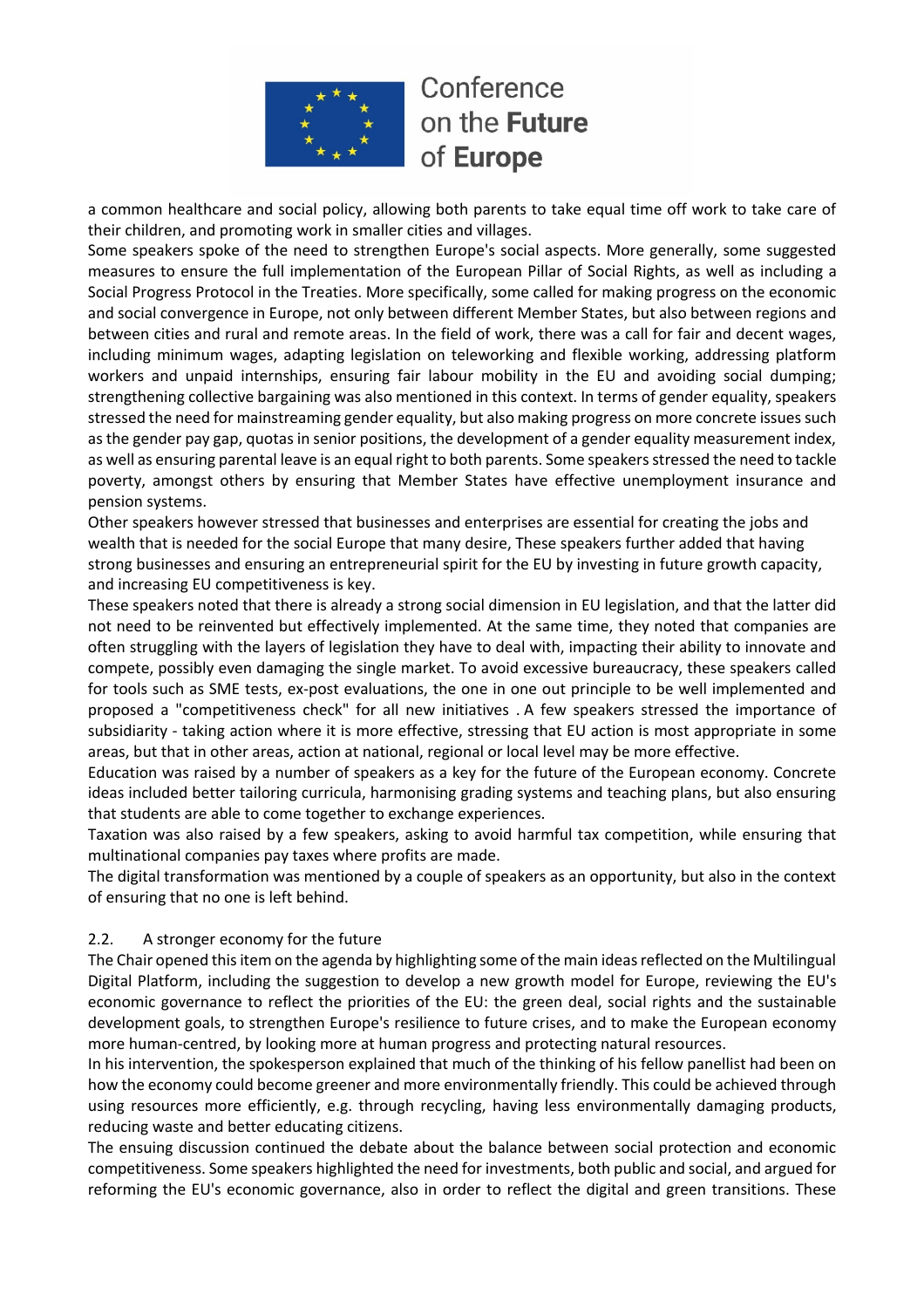

speakers also highlighted the need to ensure that the transitions are just and that no one is left behind. Others saw competitiveness as a prerequisite for our cherished European Social Model as well as to succeed in the green and digital transitions. and were worried that Europe's competitiveness was falling behind and thus called for a competitiveness check. They also highlighted that a sound fiscal system, more investments in R&I, boosting growth, and ensuring legal predictability are equally important. They were also concerned by some of the proposals made, as they could discourage citizens from working.

Another issue raised by a number of speakers was the need to fight tax evasion and avoidance and ensuring that all companies pay their fair share of taxes.

The issue of equal access to the internet was also raised.

## **3. Concluding remarks of the Chair**

The Chair concluded that since this meeting devoted more time to the item on Social justice and jobs, the next meeting would first look at the item on A stronger economy for the future.

In response to the request of a few members to have more meetings of the working group, even if fully virtual, the Chair indicated that she saw no difficulties with this.

| Chair:        |                             | Iratxe GARCIA PEREZ (European Parliament) |                                 |  |
|---------------|-----------------------------|-------------------------------------------|---------------------------------|--|
| Spokesperson: |                             | Eoin STAFFORD                             |                                 |  |
| <b>Title</b>  | <b>First name</b>           | Last name                                 | <b>Component</b>                |  |
|               |                             |                                           |                                 |  |
| Mr            | Vincenzo                    | AMENDOLA                                  | Council                         |  |
| Ms            | Clotilde                    | <b>ARMAND</b>                             | Local/Regional representative   |  |
| Ms            | Manon                       | <b>AUBRY</b>                              | <b>European Parliament</b>      |  |
| Ms            | Regina                      | <b>BASTOS</b>                             | National citizens panels/events |  |
| Ms            | Nicola                      | <b>BEER</b>                               | <b>European Parliament</b>      |  |
| Mr            | <b>Markus</b>               | <b>BEYRER</b>                             | <b>Social Partners</b>          |  |
| Ms            | Gabriele                    | <b>BISCHOFF</b>                           | <b>European Parliament</b>      |  |
| Ms            | Maret Michaela              | <b>BRUNNERT</b>                           | European citizens panels        |  |
| Mr            | Christian                   | <b>BUCHMANN</b>                           | <b>National Parliaments</b>     |  |
| Mr            | Jan                         | <b>CHLUP</b>                              | National citizens panels/events |  |
| Ms            | Leah                        | <b>CORSMIT</b>                            | National citizens panels/events |  |
| Ms            | Rosianne                    | <b>CUTAJAR</b>                            | <b>National Parliaments</b>     |  |
| Ms            | Helena                      | <b>DALLI</b>                              | <b>European Commission</b>      |  |
| Ms            | Elisa                       | <b>GAMBARDELLA</b>                        | Civil Society                   |  |
| Ms            | Iratxe                      | <b>GARCÍA PÉREZ</b>                       | <b>European Parliament</b>      |  |
| Mr            | Wilm                        | <b>GEURTS</b>                             | Council                         |  |
| Mr            | Roman                       | <b>HAIDER</b>                             | <b>European Parliament</b>      |  |
| Ms            | Eveliina                    | HEINÄLUOMA                                | <b>National Parliaments</b>     |  |
| Mr            | Michiel                     | <b>HOOGEVEEN</b>                          | <b>European Parliament</b>      |  |
| Ms            | Meira                       | <b>HOT</b>                                | <b>National Parliaments</b>     |  |
| Ms            | Camila Isabelle<br>Chalotte | <b>JENSEN</b>                             | European citizens panels        |  |

#### **ANNEX. List of members of the Working Group on A stronger economy, social justice and jobs**